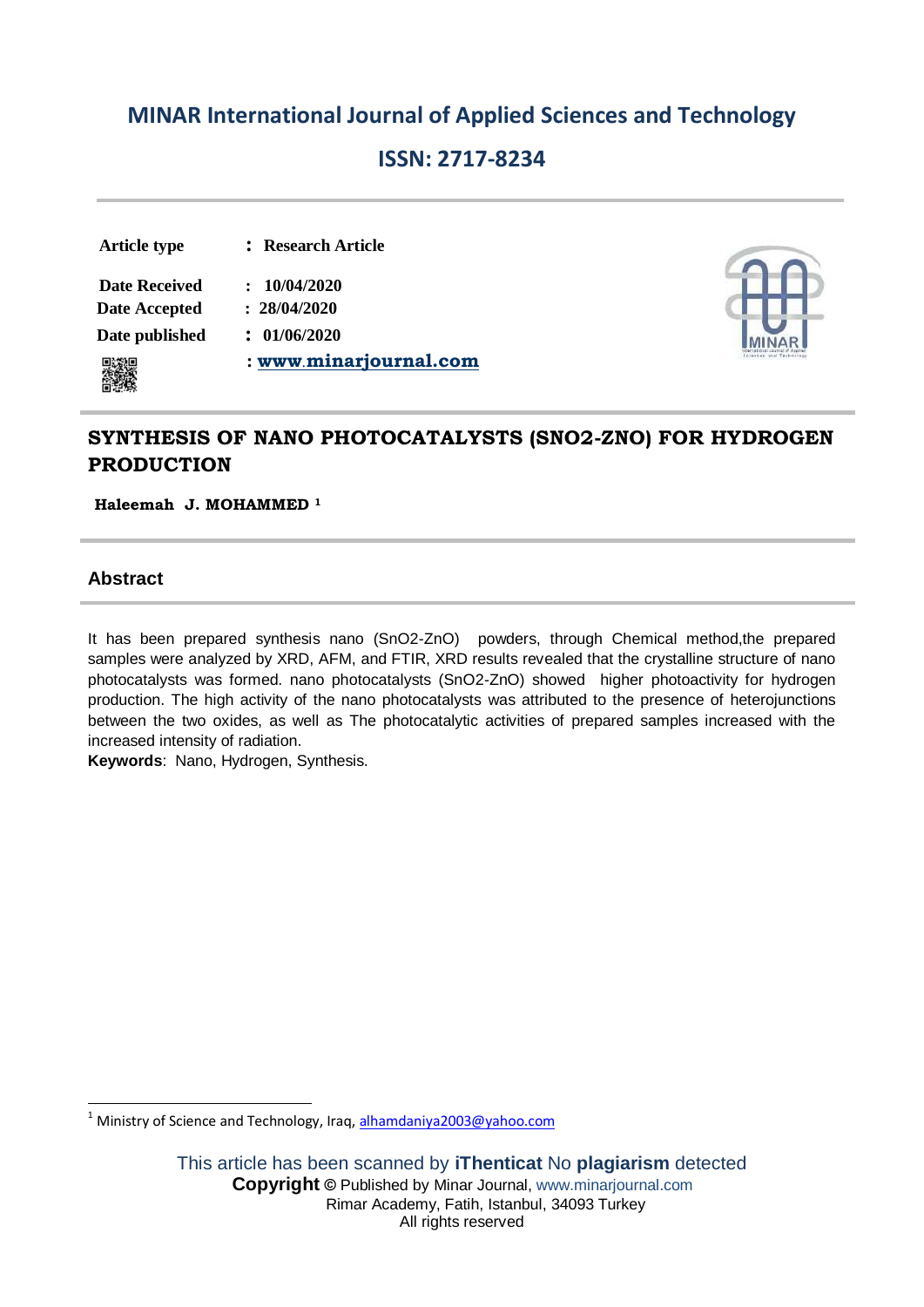## **1. Introduction**

Hydrogen has been considered a source of green energy and a promising environment, an alternative to fossil fuels, and many research efforts have been made and have received attention and focus on photocatalysts [1]. A photocatalyst delegation wide attention in semiconductor development due to its high activities for environmental applications. Photocatalysis relies on the generation of punctured electron pairs by the radiation bandgap that has been lead to oxidation and reduction reactions with adsorbed species on the surface of photocatalysts [2.3]. Recently, among the nanoparticles is the use of metal oxides, due to its properties of high chemical stability [4], and the value of the bandgap for different oxides with semiconductor behaviors has played an important role, in determining the photocatalytic properties of unusual magnetic, chemical, electronic, optical and mechanical properties, Such oxides are zinc oxide, SnO2, TiO2, and In2O3 [5]. Combining some semiconductors with different band gaps, heterogeneous connections in optical stimulation systems have become essential through combining some semiconductors with different band gaps, and researchers have focused on this process, to obtain unique properties not found in individual nanomaterials. Among these are SnO2: ZnO [6,7].The aim, improved The functional properties for producing hydrogen, it used hybrid nanomaterials, consisting of zinc oxide and tin oxide acting as multiple components, also have a wide gap, it has used to increase storage capacity, photocatalytic activity

## **2. Experimental**

#### **2.1. Preparation of nano photocatalysts (SnO2-ZnO).**

The 2: 2 ratio of ZnO and SnO2 have mixed with adding 0.4 mol / L of zinc acetate in ethanol. It is mixed by Sonicators Qsonica.LLC, which is a device for mixing nanomaterials. Then, the mixture is placed in a water bath at a constant temperature of 80 ° C for 3 hours. After drying at room temperature, a heterogeneous composite was obtained from SnO2-ZnO powder. As shown in Fig. 1..



**Figure 1.** *nano* **photocatalysts** *(SnO2-ZnO)*

#### **2.2. Preparation of hydrogen gas unit**

Photocatalytic water splitting. The photocatalytic reactions were conducted in a quartz cylindrical reaction cell of 50 mL in volume.so that it is able to absorb accidental radiation and enhance photocatalytic reactions with minimal optical losses. Moreover, optical reactors can separate H2 and O2 .Typically, 4.213 mg of photocatalyst, 9 mL deionized water and 1 mL methanol were mixed and Before the light was turned on, A magnetic stirrer was used to guarantee the homogeneity

of the reacting mixture for 45 min to form a homogeneous suspension. illumination with the UV- lamp. As shown in Fig. 2.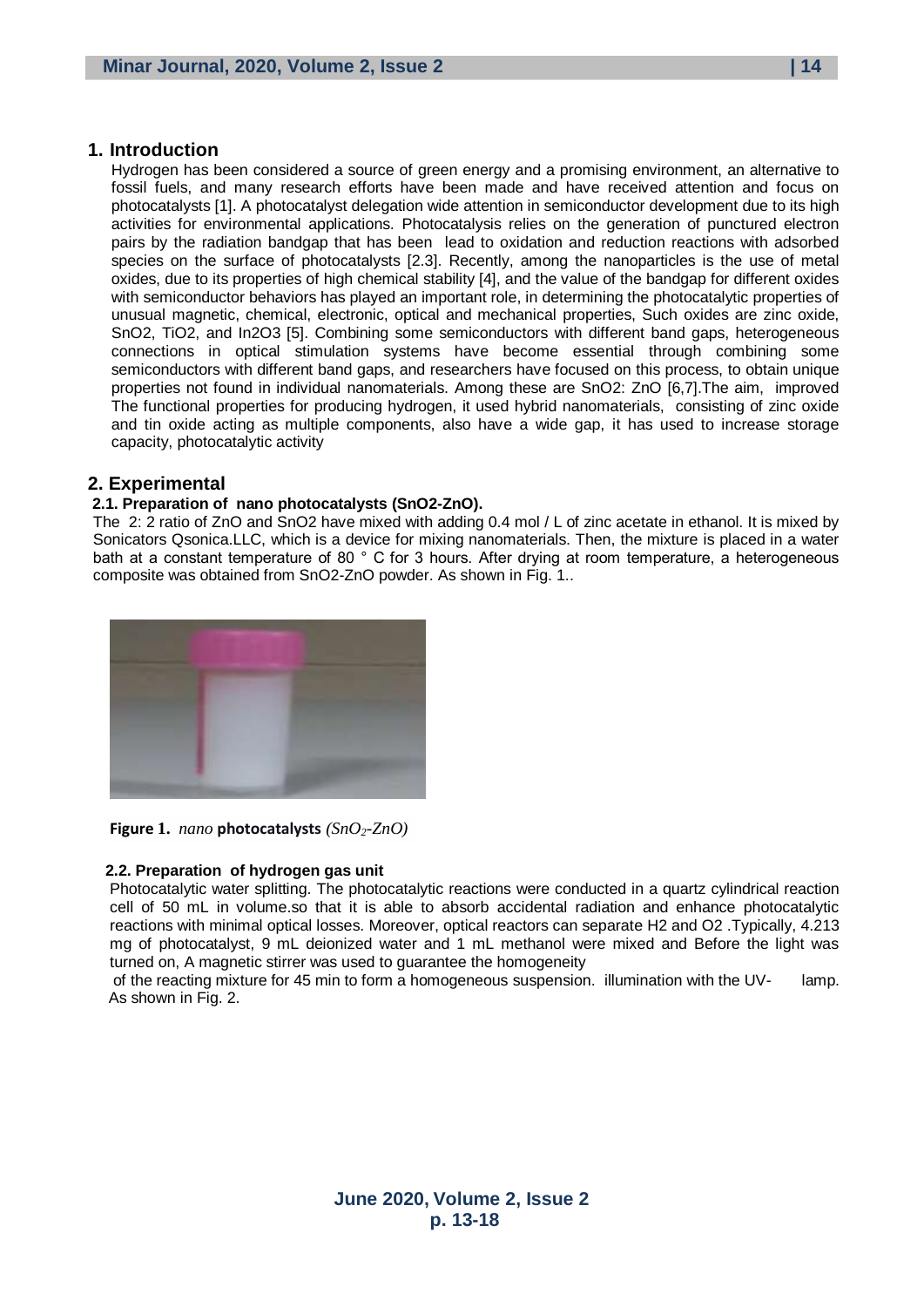## **15 | Qusay Qasim Chaied Al-REKABY**



Figure 2, The electrolysis cell

### **3.Results and discussion**

#### **3.1. XRD Measurement**

.

The structure of nano photocatalysts (SnO2-ZnO), were examined by X-ray diffraction (XRD) technique with the monochromatic Cu Kα radiation. The peaks of the XRD have observed room temperature. Fig.3. illustrate the XRD patterns of (SnO2-ZnO) shows the polycrystalline, that obtained three peaks corresponding to (110), (100), and (101) directions of the cubic (SnO2-ZnO) crystal structure which is corresponding to the positions 2θ = 25.2 o, 27.4 o, and 31.2 o respectively. Also, the XRD measurements revealed that the intensity of peak (101) orientation is predominant which.



**Figure 3**.X-ray diffraction analysis of

 $(SnO<sub>2</sub>-ZnO)$ 

### **3.2. AFM Measurement**

Atomic Force Microscopy (AFM) studies focus entirely on the nanoscale characterization of the (SnO2-ZnO). Fig. 4a,b. AFM picture it has taken on (SnO2-ZnO)Surface morphology of the catalytic layers revealed the presence of a sponge-like structure when the current density increases, where nano crystalline can be seen and distributed throughout the entire surface, . The surface analysis mode with tapping mode AFM shows the smoothness surface. The usual rough surface structure, characterized by several nano-sized (SnO2-

> **June 2020, Volume 2, Issue 2 p. 13-18**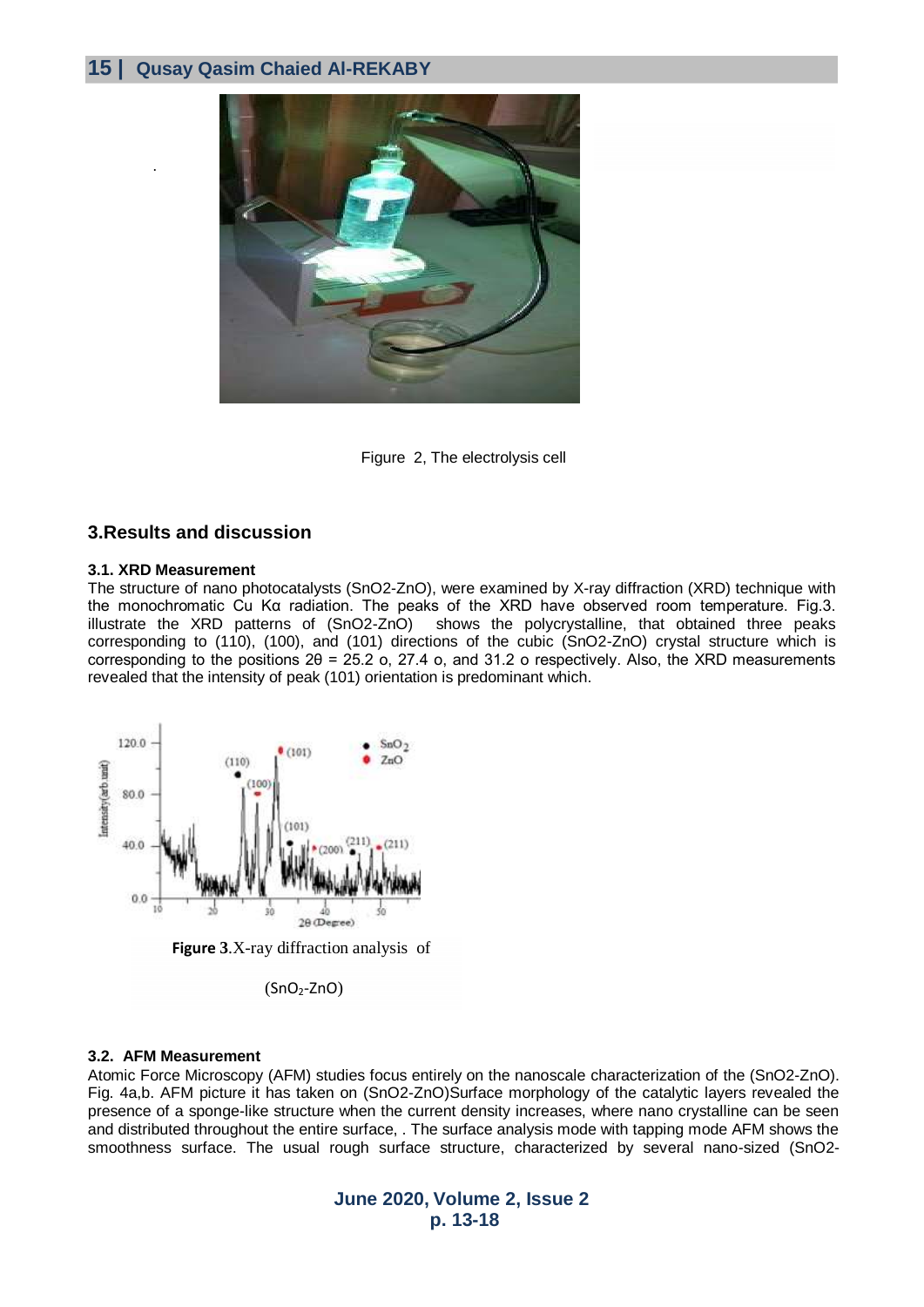ZnO).which exhibited a smaller grain size. It was found that the average grain size was 45 nm.



.

**Figure 4a,** Surface morphology of **.** nano **photocatalysts** *(SnO<sub>2</sub>-ZnO)*.



**Figure 4b,** granularity normal distribution of . nano **photocatalysts**  $(SnO<sub>2</sub>-ZnO)$ 

#### **3.3 . FTIR spectra of SnO2-ZnO**

To confirm the presence of functional groups on the ocular SnO2-ZnO surface, an immediate infrared analysis (FTIR) was performed. Fig. 5, shows the FTIR spectra of SnO2 nanoparticles. Infrared spectra indicate that absorption at 3310 cm-1 is clearly related to the presence of hydroxyl groups of water molecules. Also the absorption range at 623 cm-1 can also be attributed to O-Sn-O, which corresponds to the results obtained by Chetri et al[8].



Figure 5. FTIR spectra of SnO2-ZnO

#### **3.4 The Effect of the intensity of radiation to the volume of hydrogen gas:**

photocatalysts have been studied on the water splitting for hydrogen production. Hydrogen production from the photocatalysis process by dissociation of water into, hydrogen and oxygen, only optical energy (photons), water, and catalyst are needed with either artificial or natural light. It is clear that when the variation of the volume with increasing time for constant light, addition, the increase in the nano photocatalysts (SnO2-ZnO) leads to an increase in the number of energy carriers, which in turn increases the hydrogen production, as shown in table 1, and Fig. 6, which correspond to the data for these papers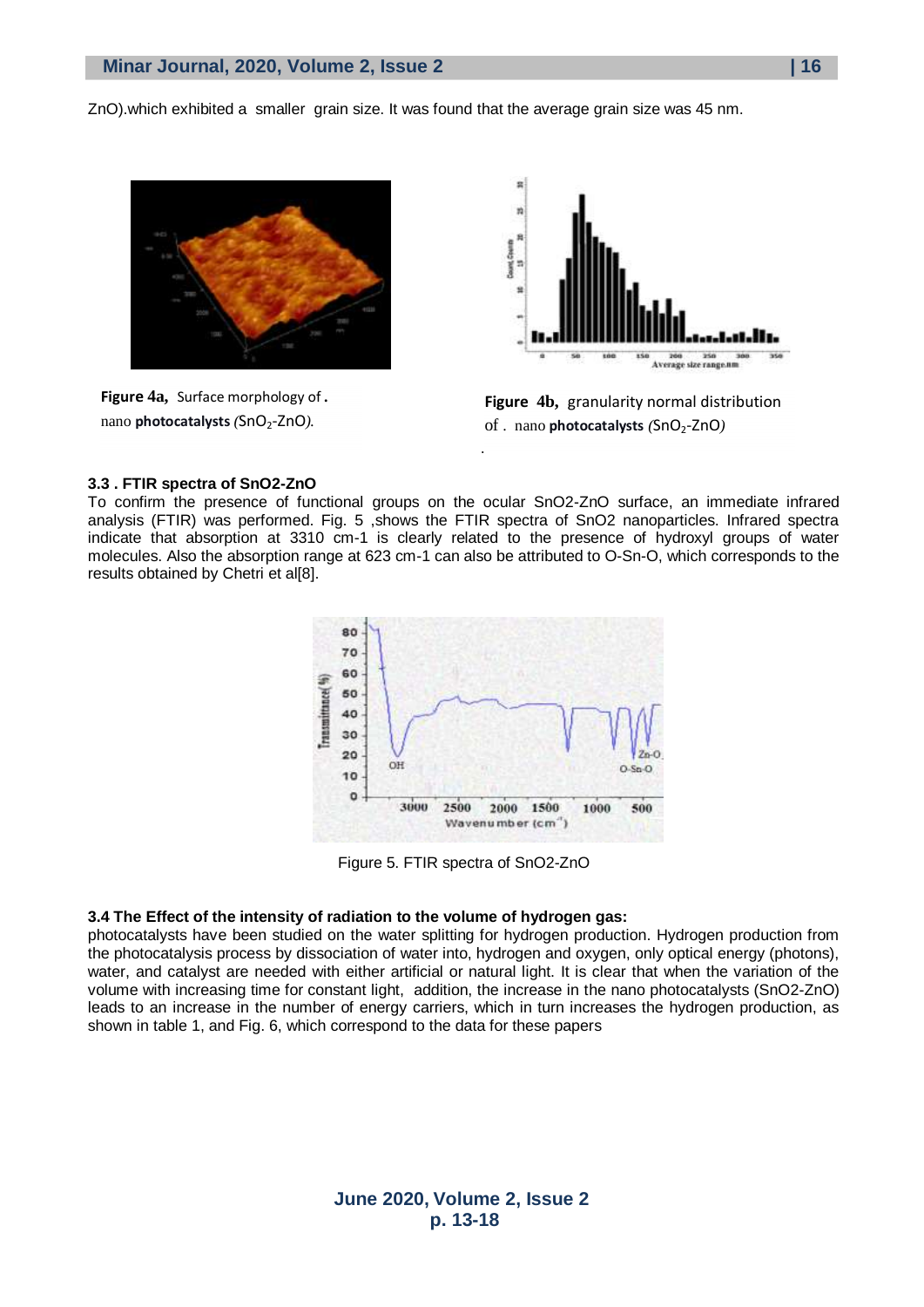| Time (min) | Voltage (V) | Volume of H (ml) |
|------------|-------------|------------------|
|            |             |                  |
| 20         | 5           | 0.4              |
| 25         | 5           | 1.5              |
| 30         | 5           | 2.6              |
| 35         | 5           | 4.5              |
| 40<br>45   | 5           | 7.7              |
|            | 5           | 10.5             |
| 50         | 5           | 13.8             |
|            |             |                  |

Table 1. Show the relationship between the volume of gas with Time





When UV radiation is applied to the SnO2-ZnO catalyst, the electrons can transfer from the more ZnO cathode conduction band to the more SnO2 anode conduction band. Alternatively, transfer of holes from the valence bar from SnO2 to the valence band of ZnO can occur. Effective charging separation can increase the life of the charging carriers and enhance the efficient transportation of the intermediate charges of the adsorbing substrates. In photocatalyst, a major factor is the intensity of radiation. The results of this part of the study demonstrated that in the increase of photosynthesis, due to increased radiation intensity, this increases the catalytic efficiency[10] ,as shown in Fig.7, the stability of photocatalysts is crucial for their practical application [11]. the photocatalysts can be reused without or with few loss in their activities [12].



**Figure 7**.The relationship between nano photocatalytic degradation and time

## **June 2020, Volume 2, Issue 2 p. 13-18**